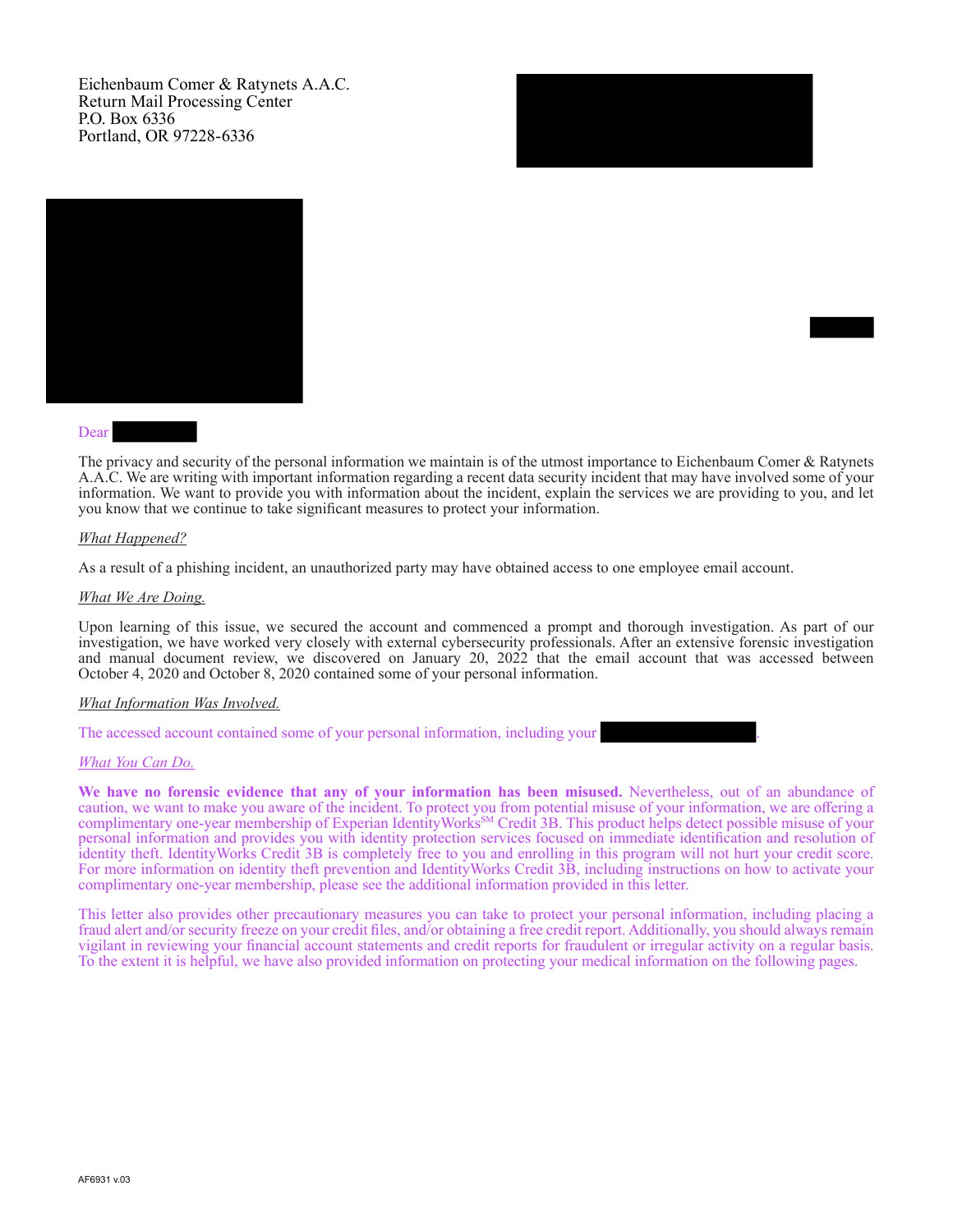# *For More Information.*

Please accept our apologies that this incident occurred. We remain fully committed to maintaining the privacy of personal information in our possession and have taken many precautions to safeguard it. We continually evaluate and modify our practices to enhance the security and privacy of your personal information.

**If you have any further questions regarding this incident, please call our toll-free response line at** The response line is available

Sincerely,

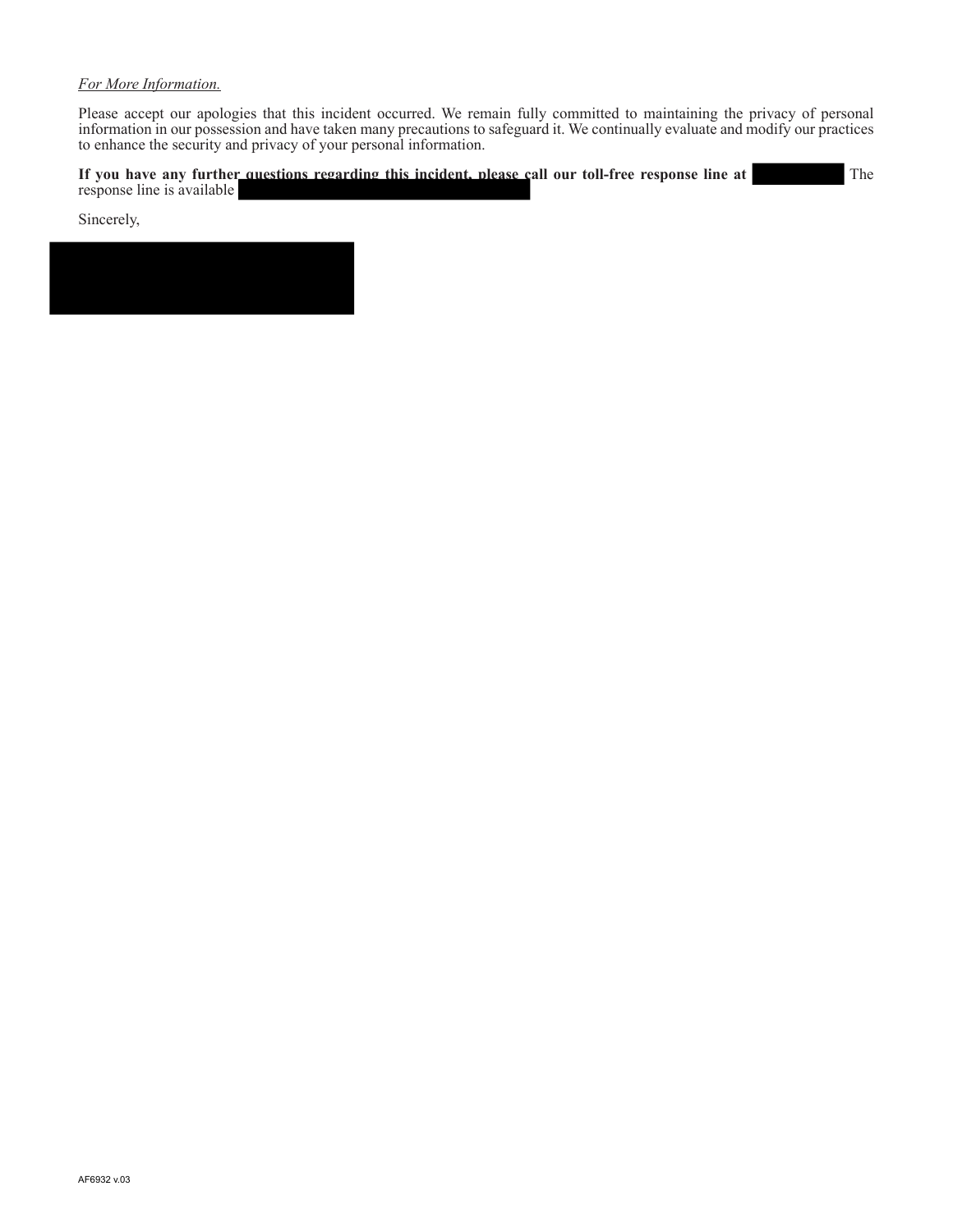# **– OTHER IMPORTANT INFORMATION –**

# **1. Enrolling in Complimentary 12-Month Credit Monitoring.**

## **Activate IdentityWorks Credit 3B Now in Three Easy Steps**

- **1. ENROLL** by: (Your code will not work after this
- **2.** VISIT the **Experian IdentityWork**
- **3.** PROVIDE the **Activation Code**:

If you have questions about the product, need assistance with identity restoration or would like an alternative to enrolling in Experian IdentityWorks online, please contact Experian's customer care team . Be prepared to provide engagement number **as proof of eligibility for the identity restoration services by Experian.** 

# **ADDITIONAL DETAILS REGARDING YOUR 12-MONTH EXPERIAN IDENTITYWORKS CREDIT 3B MEMBERSHIP:**

A credit card is **not** required for enrollment in Experian IdentityWorks Credit 3B.

You can contact Experian **immediately without needing to enroll in the product** regarding any fraud issues. Identity Restoration specialists are available to help you address credit and non-credit related fraud.

Once you enroll in Experian IdentityWorks, you will have access to the following additional features:

- **Experian credit report at signup:** See what information is associated with your credit file. Daily credit reports are available for online members only. \*
- **Credit Monitoring:** Actively monitors Experian, Equifax, and TransUnion files for indicators of fraud.
- **Experian IdentityWorks ExtendCARE<sup>TM</sup>**: You receive the same high level of Identity Restoration support even after your Experian IdentityWorks membership has expired.
- **\$1 Million Identity Theft Insurance\*\*:** Provides coverage for certain costs and unauthorized electronic fund transfers.

|           | Activate your membershin today at |                                             |
|-----------|-----------------------------------|---------------------------------------------|
| or call l |                                   | to register with the activation code above. |

**What you can do to protect your information:** There are additional actions you can consider taking to reduce the chances of identity theft or fraud on your account(s). Please refer to www.ExperianIDWorks.com/restoration for this information. If you have any questions about Identity Works, need help understanding something on your credit report or suspect that an item on your credit report may be fraudulent, please contact Experian's customer care team

\* Offline members will be eligible to call for additional reports quarterly after enrolling.

\*\* Identity theft insurance is underwritten by insurance company subsidiaries or affiliates of American International Group, Inc. (AIG). The description herein is a summary and intended for informational purposes only and does not include all terms, conditions and exclusions of the policies described. Please refer to the actual policies for terms, conditions, and exclusions of coverage. Coverage may not be available in all jurisdictions.

## **2. Placing a Fraud Alert on Your Credit File.**

Whether or not you choose to use the complimentary 12-month credit monitoring services, we recommend that you place an initial one (1) year "Fraud Alert" on your credit files, at no charge. A fraud alert tells creditors to contact you personally before they open any new accounts. To place a fraud alert, call any one of the three major credit bureaus at the numbers listed below. As soon as one credit bureau confirms your fraud alert, they will notify the others.

| Equifax                                     | <b>Experian</b>                 | <b>TransUnion</b>           |
|---------------------------------------------|---------------------------------|-----------------------------|
| P. O. Box 105788                            | P. O. Box 9554                  | P. O. Box 6790              |
| Atlanta, GA 30348                           | Allen. TX 75013                 | Fullerton, CA 92834-6790    |
| https://www.equifax.com/personal/           | https://www.experian.com/fraud/ | https://www.transunion.com/ |
| credit-report-services/credit-fraud-alerts/ | center.html                     | fraud-alerts                |
| $(800)$ 525-6285                            | $(888)$ 397-3742                | $(800)$ 680-7289            |

## **3. Consider Placing a Security Freeze on Your Credit File.**

If you are very concerned about becoming a victim of fraud or identity theft, you may request a "Security Freeze" be placed on your credit file, at no charge. A security freeze prohibits, with certain specific exceptions, the consumer reporting agencies from releasing your credit report or any information from it without your express authorization. You may place a security freeze on your credit report by contacting all three nationwide credit reporting companies at the numbers below and following the stated directions or by sending a request in writing, by mail, to all three credit reporting companies: